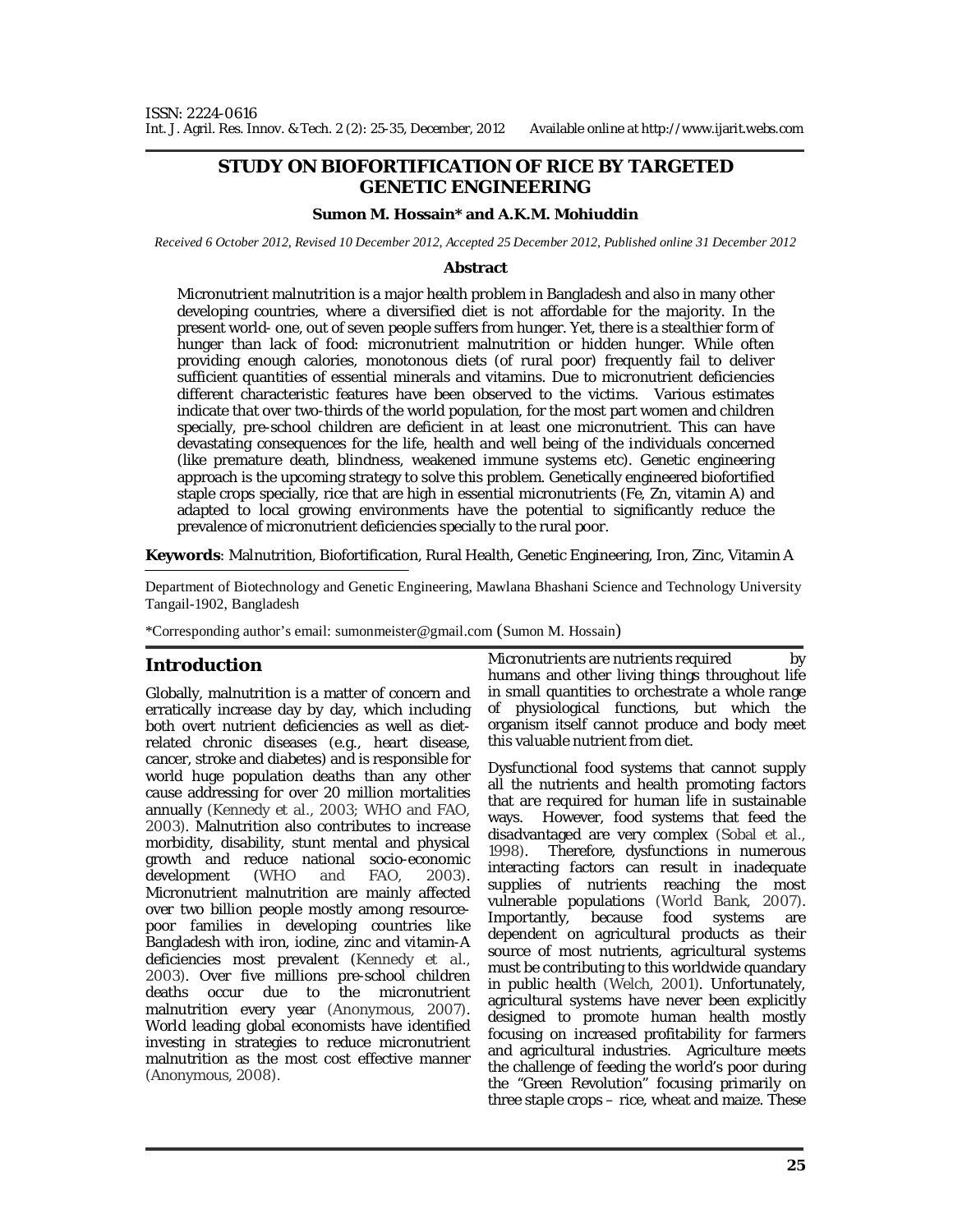crops provided enough energy to prevent widespread famines in many developing nations like Bangladesh. An unforeseen consequence of that agricultural revolution was the rapid rise in micronutrient malnutrition in many developing nations that adopted the cropping systems that prevented large scale starvations as well as malnutritional diseases (Welch and Graham, 1999).

Ten leading causes of illness and diseases in low income developing countries (Table 1).

Table 1. Ten leading cause of illness and diseases in low income developing countries (WHO, 2002)

| <b>Risk Factors</b> | Ratio (%) |
|---------------------|-----------|
| Under Weight        | 14.9      |
| Unsafe Sex          | 10.2      |

| Unsafe Water               | 5.5 |
|----------------------------|-----|
| <b>Indoor Smoke</b>        | 3.7 |
| Zinc Deficiency            | 3.2 |
| <b>Iron Deficiency</b>     | 3.1 |
| Vitamin A Deficiency (VAD) | 3.O |
| <b>Blood Pressure</b>      | 2.5 |
| Tobacco                    | 2.0 |
| Cholesterol                | 19  |

Here we see that deficiency of Iron, Zinc and Vitamin A are the leading cause of illness and death in the low income developing countries.

Mentioned before that, several strategies are pursued to defeat micronutrient malnutrition worldwide, notably the nutritional enhancement of rice and other cereals through fortification, traditional or conventional breeding and genetic engineering (Fig. 1).



Fig. 1. Malnutrition and under nutrition worldwide [Source: UN/SCN (2004) and WHO (2004)]

**Biofortification** (developing food crops that fortify themselves) is a method of increasing nutritional value by adding the essential minerals and vitamins, is the first agricultural tool now being employed to address micronutrient malnutrition worldwide.

According to **International Center for Tropical Agriculture,** (CIAT/IFPRI, 2002) *"The goal of the proposed program is to improve the health of poor people by breeding staple food (Rice) crops that are rich in micronutrients, a process referred to here as "biofortification."*

According to **Sally Brooks, "***Bio-fortification is the enrichment of staple food crops with essential micronutrients. Considerable attention and resources are being directed towards the biofortification of rice- the world's most important food crop."*

Rice is the predominant staple food in at least 35 countries in the world, where micronutrient malnutrition is widely spread in the developing countries among them. Rice endosperms are the most important source of human food and which can provide as much as 80-85% in the daily calorie intake to the 2.5-3.0 billion people, half of the world's populations (Meng *et al.,* 2005)

**Biofortification of rice** is a method of increasing nutritional value by adding the essential minerals and vitamins into the rice endosperm. This can be done either through conventional selective breeding, or through genetic engineering. Biofortification of rice differs from ordinary fortification because it focuses on making rice foods more nutritious as the rice plants are growing, rather than having nutrients added to the rice foods when they are being processed. This is an improvement on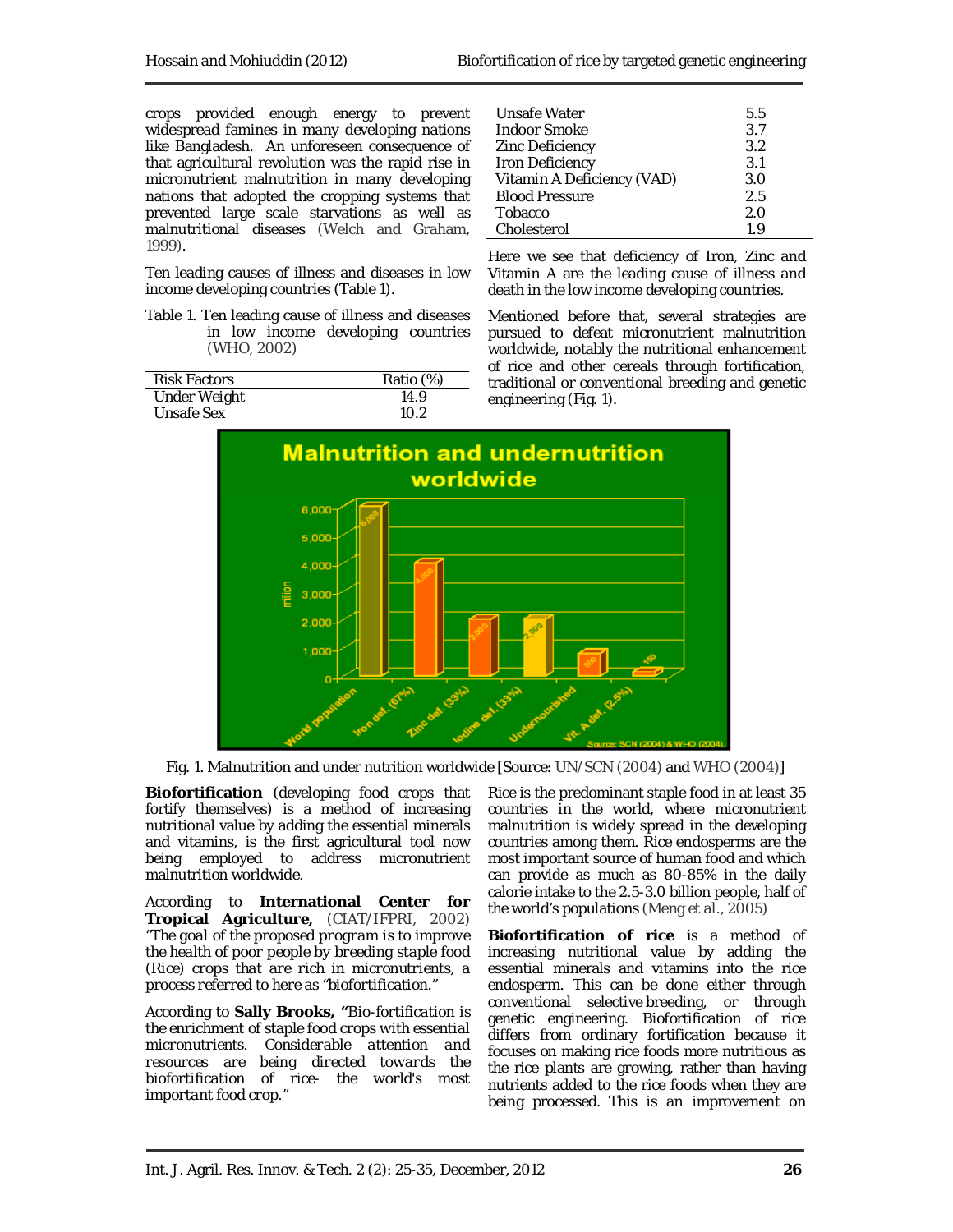ordinary fortification when it comes to providing nutrients for the rural poor, who rarely have access to commercially fortified foods. As such, biofortification of rice is seen as an upcoming strategy for dealing with deficiencies of micronutrients in the developing world. In Bangladesh it has been rarely seen in the rural primary school where the government freely supplies fortified biscuits to the pre-school children to meet the essential nutrients.

**Genetic engineering,** or rDNA (ribosomal DNA), is a technique that offers still greater speed and reach because it moves specific genes with desired traits from a source organism one which does not have to be a related organism directly into the living DNA of a target organism. The *transgenic* trait is added without normal biological reproduction, but once in the plant it<br>becomes inheritable through normal becomes inheritable through normal reproduction. Scientists first developed this technique in the laboratory in 1973 and have been using it to transform agricultural crop plants since the 1980s. Once a useful gene has been identified (which can require a major research project and many years), it is attached to both marker and promoter genes and then inserted into a plant, usually using a non-viable virus called *Agrobacterium* as a carrier. GE produces plants that are known as transgenic, or less precisely as GMOs.

This review will focus on genetic engineering approaches to improve nutritional quality of rice: increasing the amount of bioavailable iron, zinc and introducing the β-carotene biosynthetic pathway in the rice endosperm, Because conventional breeding approach has some limitations: it is a long term process requiring variety of breeding activities and huge resources. In addition, it is uncertain whether this strategy will effectively work after all the long-term efforts. The breeding steps include at least (1) identification of a useful genetic variation and the most promising parents, (2) long-term crossing and back-crossing activities, (3) stability of the target traits (e.g. high grain Fe, Zn concentrations) across the different environments that feature huge variation in soil and climatic conditions, and finally (4) adaptation of the newly developed biofortified genotypes over a range of crop and soil management practices applied in the target regions or countries. The acceptance of biofortified crops by producers is a further issue that needs a special attention. Most importantly, newly developed genotypes should be able to extract sufficiently large amounts of Fe, Zn from potentially Fe, Zn-deficient soils and accumulate it in whole grain at sufficient levels for human nutrition.

### **Overview of the proposal**

A new paradigm for agriculture in the 21st century was proposed (Welch and Graham, 2000) that views agriculture as an instrument for public health and focuses attention on the role of agriculture in delivering nutrients to humans and animals in balanced amounts that can sustain maximal physical and mental activity of the humans who are simultaneously the drivers of the food system and its dependents. This is known as the productive, sustainable, and nutritious food systems paradigm for agriculture and public health.

"It is time that IRRI lets go of the illusion that genetic engineering is an upcoming tool that would be benefited farmers and humankind. IRRI should start focusing its attention and resources on tools that would actually work to ensure that rice developers, growers and consumers have access to non-GE rice that is free of corporate control," said Daniel M. Ocampo, Sustainable Agriculture Campaigner of Greenpeace Southeast Asia.

### **Rationale and significance**

The biofortification of rice strategy seeks to take advantage of the consistent daily consumption of large amounts of rice by all family members in Bangladesh (because rice is our staple food), including women and children who are most at risk for micronutrient malnutrition. As a consequence of the predominance of rice staples in the diets of the poor people, this strategy implicitly targets low-income households. After the one-time investment is made to develop seeds that fortify themselves, recurrent costs are low and germplasm may be shared internationally (conventional breeding). It is this multiplier aspect of plant breeding across time and distance that makes it so cost-effective. Once in place, the biofortified rice crop system is highly sustainable. Nutritionally improved varieties will continue to be grown and consumed year after year, even if government attention and international funding for micronutrient issues fades.

Table 2. Global mortality in children under 5 years of age in 2004 *(*Source: Black *et al.*, 2008*)*

| Micronutrient Deficiency | Deaths   |
|--------------------------|----------|
| Vitamin A                | 6,66,771 |
| Zinc                     | 4,53,207 |
| <b>Iron</b>              | 20,854   |
| <b>I</b> odine           | 3.619    |
|                          |          |

From the above chart, Vitamin A deficiency (VAD) is a serious form of malnutrition to the children that weakens the immune system and may cause blindness. Several measures address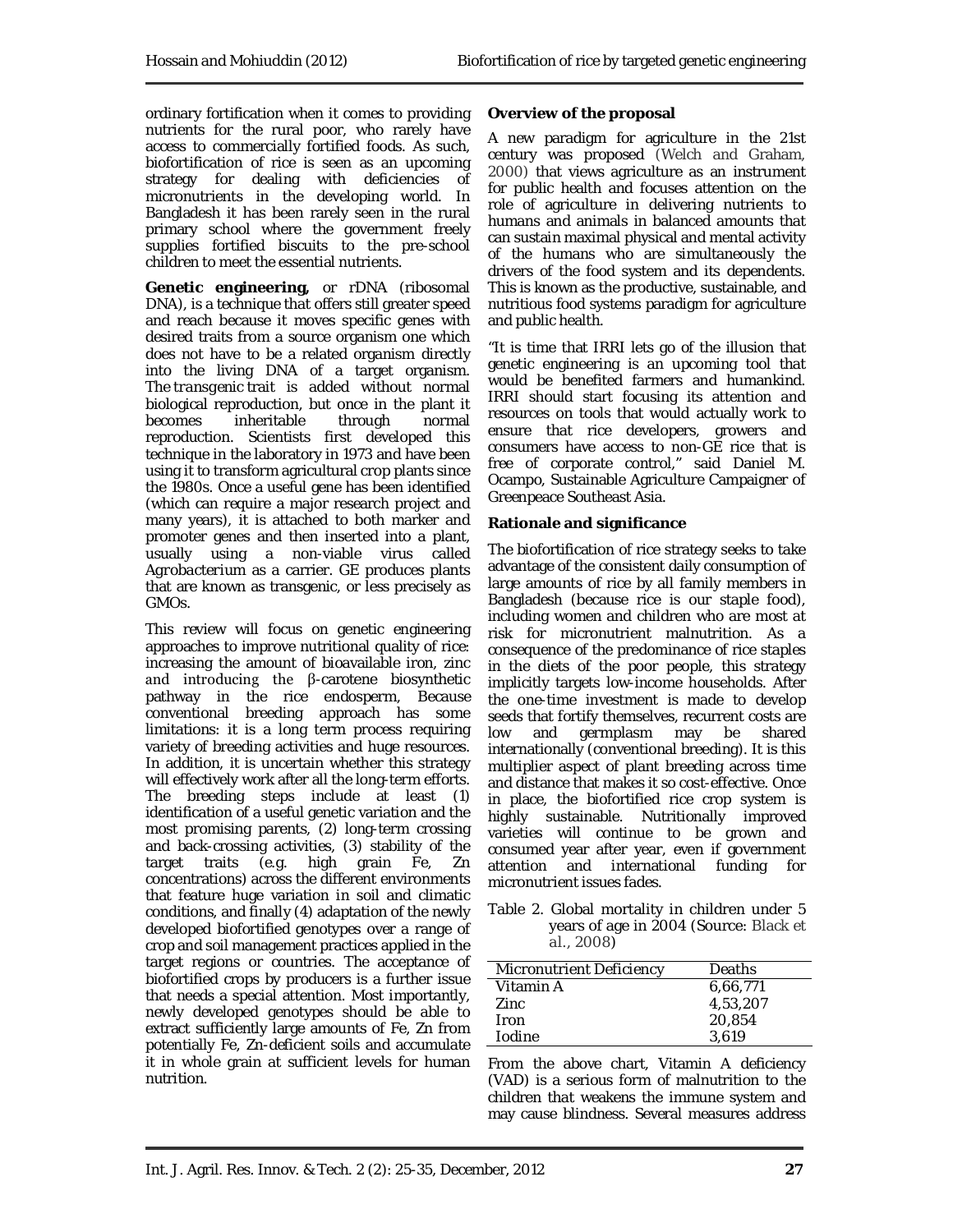VAD and have shown positive results. Genetically modified rice containing beta-carotene is a new approach in an early experimental stage.

Biofortification of rice provides a truly feasible means of reaching malnourished populations in relatively remote rural areas, delivering naturally fortified rice to people with limited access commercially-marketed fortified rice, which are more readily available in urban areas. Biofortification and commercial fortification of rice, therefore, are highly complementary.

The ultimate goal of biofortification of rice strategy is to reduce mortality and morbidity rates related to micronutrient malnutrition and to increase food security, productivity, and the quality of life for poor populations of developing countries like Bangladesh where 40% people living under poverty (http://www. indexmundi. com) because of, there poverty most of them are eaten only two times in a day. So, they need more and more nutrients to meet the normal physical activity as well as for leading their healthy life especially for the pre-school children. After all it is the ongoing process that children are the future asset of a country.

# **Biotechnology** *Vs* **Biofortification**

Biofortification capitalizes on the consistent daily intake of food staples, thus indirectly targeting low-income households who cannot afford a more diverse diet especially for the rural poor. After the initial investment of developing fortified staple crops, no extra costs are needed, and also making this strategy very sustainable and beneficiary. Furthermore, the genetically improved varieties can be shared internationally. The rice endosperms should be biofortified specially that rice variety, whose has huge yield in local territory because targeting for biofortification of rice is not for high yielding but also improved the rice quality especially for micronutrients. Biofortified rice endosperms are also likely to have an indirect impact in agriculture and environment, as a higher trace mineral content in seeds that confer better protection against pests, herbicides, diseases, and environmental stresses (like PH, temperature etc ), thereby increasing yield (Welch and Graham, 2004)*.* Biofortification is not a panacea in itself but a very important complement to dietary variety and to supplementation.

Biofortified rice can be developed by genetic engineering or conventional breeding methods, provided there is sufficient genetic variation in crop populations for the desired trait (such as high protein content). In staple grains such as rice, improvement of some complex traits such as vitamin A is not possible using conventional

breeding strategies, as there are no natural rice varieties rich in this vitamin. All plants produce pro-vitamin A, but only in the green organs of the plant and not in the starch-storing part of the seed. Conventional breeding is also very difficult in vegetatively propagated varieties (such as cassava and potatoes), due to the scarcity of genetically well-defined breeding lines (Welch and Graham, 2004). In addition, conventional breeding can change important traits of the crops desired by consumers, such as taste. Agricultural biotechnology methods, and in specific genetic engineering (GM), represent therefore a very valuable, complementary strategy for the development of more nutritious rice.

# **Micronutrient deficiency and its impact**

A prerequisite for rural health is a diversified diet with sufficient micronutrients. These micronutrients include trace minerals and vitamins. Iron deficiency anaemia and vitamin A deficiency blindness are two major forms of disorders caused by micronutrient malnutrition (FAO, 1997)*.*

Anaemia which caused by deficiency of Iron is far the most common micronutrient deficiency worldwide. It is also highly prevalent in developed countries both in women of childbearing ages (Milman and Kirchhoff, 1992) and in children (Dallman *et al.,* 1980)*.* Severe anaemia in pregnant women is estimated to be responsible for up to 42% of the half a million deaths associated with childbirth each year (Seymour and Klein, 1996).

Vitamin A deficiency affects about 30 countries (FAO, 1997)*,* including some 16 million children in the developing world. The early stages of vitamin A deficiency are characterized by impaired dark adaptation, which will progress, if uncorrected, to nyctalopia (night blindness), xerophthalmia and total blindness. In Southeast Asia, it is estimated that a quarter of a million children go blind each year because of vitamin A deficiency (Sommer, 1988)*.*

The importance of micronutrient deficiencies is well known and documented (Table 3). According to the World Health Organization (WHO), "More than 2.0-2.5 billion people in the world today are estimated to be deficient in key vitamins and minerals, particularly vitamin A, iodine, iron and zinc. Most of these people live in low income countries and are typically deficient in more than one micronutrient" (WHO, World Food Programme, & UNICEF, 2007)*.*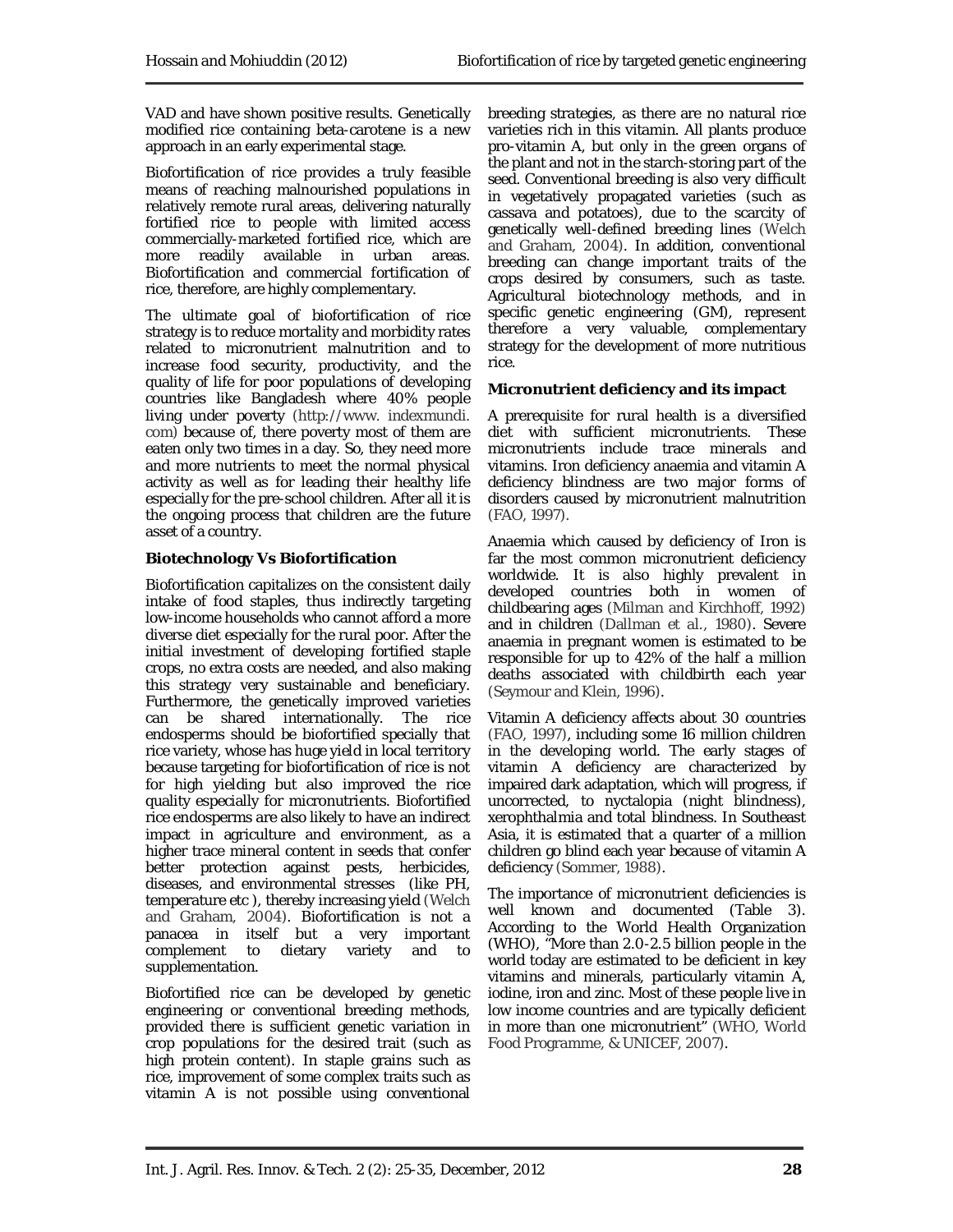| Iron      | Highest risk of iron deficiency occurs during rapid growth and nutritional demand,<br>such as in children, adolescence and pregnancy. Also associated with maternal<br>death, impaired physical and cognitive development, increased risk of morbidity in<br>children, and reduced work productivity in adults. Can be addressed through<br>fortification of wheat products. WHO estimates 2 billion people are anemic, and this<br>is frequently exacerbated by infectious diseases. Malaria, HIV/AIDS, hookworm<br>infestation, schistosomiasis, and tuberculosis contribute to a high prevalence of<br>anemia in some areas. Efforts to increase iron intake must be accompanied by<br>efforts to control infectious disease.                                                    |
|-----------|-------------------------------------------------------------------------------------------------------------------------------------------------------------------------------------------------------------------------------------------------------------------------------------------------------------------------------------------------------------------------------------------------------------------------------------------------------------------------------------------------------------------------------------------------------------------------------------------------------------------------------------------------------------------------------------------------------------------------------------------------------------------------------------|
| Zinc      | Associated with reduced immune status in neonates and children. Preliminary<br>research shows that additional zinc can reduce incidence of diarrhea and pneumonia<br>in children and improves maternal health. One estimate shows zinc as close to iron<br>deficiency in contribution to the global burden of disease. Can be provided through<br>supplements.                                                                                                                                                                                                                                                                                                                                                                                                                      |
| Vitamin A | Associated with reduced immune system functioning and a higher incidence of<br>illness and complications from illness and also associated with blindness and<br>increased risk of disease and death for small children and pregnant women. Can be<br>addressed through supplements, which are now estimated to reach children at least<br>once a year in 40 countries. The UN Standing Committee on Nutrition (UN/SCN)<br>estimates that 140 million children and 7 million pregnant women are VA deficient,<br>primarily in Africa and South/Southeast Asia. In 1998, WHO, UNICEF, Canadian<br>International Development Agency, USAID, and the Micronutrient Initiative<br>launched the VA Global Initiative. This provides support to countries in delivering<br>VA supplements. |
| Iodine    | Associated with brain damage. Easily mitigated with iodized salt. While incidence<br>has declined dramatically in recent years due to the universal adoption of salt<br>iodization starting in 1993, WHO estimates that 54 countries still have some iodine<br>deficiency.                                                                                                                                                                                                                                                                                                                                                                                                                                                                                                          |
| Folate    | Deficiency results in serious disorders, including neural tube defects (NTD) such<br>as spina bifida in infants, with an estimated 2,00,000 severe birth defects every<br>year and megaloblastic anemia. Adequate dietary folate intake can prevent onset of<br>these conditions. Deficiency also associated with increased risk of maternal death<br>and complications in birth; can be addressed through fortification of wheat<br>products.                                                                                                                                                                                                                                                                                                                                      |
|           | Note: Data from De Steur et al. (2010); Storozhenko et al. (2007); Shekar et al., (2006); UNICEF/MI (2004);<br>UN/SCN (2004); and WHO (2004).                                                                                                                                                                                                                                                                                                                                                                                                                                                                                                                                                                                                                                       |

Table 3. Micronutrient deficiencies and their estimated impacts

From the Table 3, deficiencies of iodine, vitamin A, and iron are the most prevalent for global public health in terms of numbers of individuals in a position to secure large benefits; folate and zinc have important but more limited or less understood impacts in the body. The World Bank estimates that \$180 billion in lost productivity globally could be prevented with only \$4 to \$5 billion invested in deficiency prevention, using currently available technologies (Behrman *et al.*, 2004). It is now recognized that micronutrient deficiencies are persistent public health problems that require direct intervention during the process of economic development.

### **Iron and Zinc biofortificaion**

Iron (Fe) and zinc (Zn) are essential micronutrients in both plant and animal kingdom. Amplification of the natural iron stores is a further strategy to increase iron accumulation in the rice endosperms. Both plants and animals use ferritin (organic form) as the form of iron

storage during developmental stage. Plant ferritin is composed of 24 subunits (Lobreaux *et al.,* 1992), which together can store up to 4000 iron atoms in the central cavity of the ferritin complex. A recent revaluation demonstrated that ferritin as a good bioavailable iron source (Murray-Kolb *et al.,* 2003).

Now-a–days many reports investigated the possibility of accumulating iron in plants by ferritin gene transformation strategies. Several methods are being used for gene transformation, such as:

- *Agrobacterium* mediated gene transfer
- $\checkmark$  Chemically mediated gene transfer
- $\checkmark$  Electroporation
- $\checkmark$  Microinjection
- $\checkmark$  Microprojectile bombardment method

The well developed strategies is the *Agrobacterium*-mediated gene transfer among all others gene transformation method, because *Agrobacterium tumefaciens* is a soil born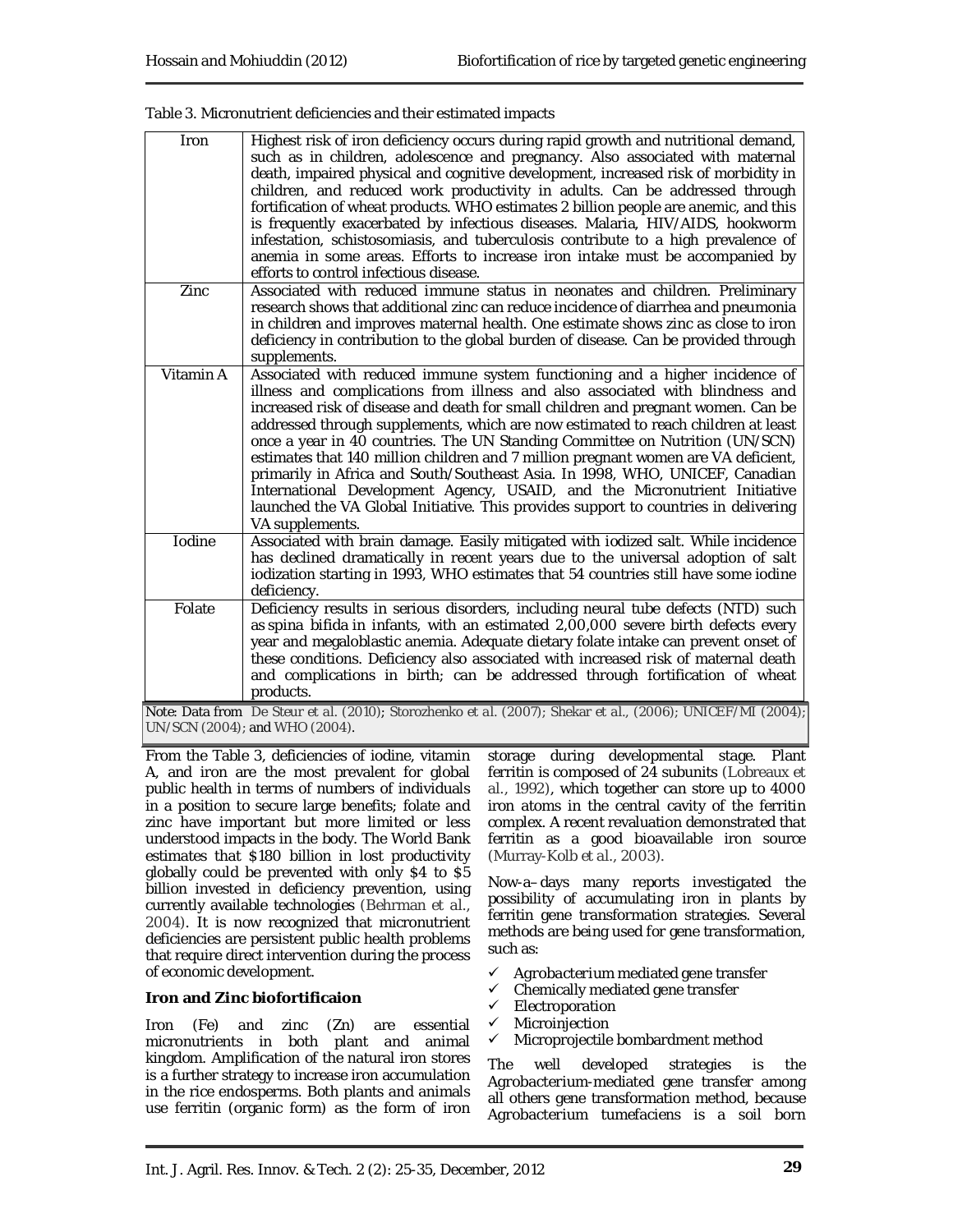natural genetic engineer. The transformation of dicotyledons by *Agrobacterium* is well established. However, transformation methods based on the use of *Agrobacterium* are still preferred in many instances because of the following properties:

- $\checkmark$  Easy to handle
- $\checkmark$  Higher efficiency
- $\checkmark$  More predictable
- $\checkmark$  Pattern of foreign DNA integration, and
- $\checkmark$  Low copy number of integration.

This vector was the discovery that the T-DNA and the Vir region could be separated onto two different plasmids.

**For Example,** Transgenic tobacco plants with a high iron-content have been produced via *Agrobacterium*-mediated gene transfer of the soybean ferritin cDNA under control of a CaMV 35S promoter (Goto *et al.,* 1998).

Goto and his colleagues (1998) reported an outstanding correlation between ferritin levels and iron accumulation in ferritin-transformed tobacco leaves, raising the possibility that higher iron concentration could be achieved by increasing ferritin expression. In rice, the same ferritin gene expression, driven by a constitutive promoter, led to an increase in iron content of the vegetative parts of rice but not in the seeds (Drakakaki *et al.*, 2000). Goto *et al.* (2000) reported that transgenic lettuce, constitutively expressing ferritin, grew larger and faster than the control. Moreover, he reported the endospermspecific expression of soybean ferritin in rice seeds with maximum three-fold increase in one of the transformants (Goto *et al.*, 1999).

Recently, an extremely high expression of soybean ferritin driven by the rice glutelin promoter was reported in rice endosperm (Qu *et al.*, 2005), with levels of the transgenic protein up to 13-fold higher than previously reported (Goto *et al.,* 1999). Unfortunately, the maximum iron concentration in the seeds of the new lines was only about 30% higher compared with previously transformants and about three-fold higher than in the non-transformed control seeds. The authors (Qu *et al.,* 2005) observed that the mean iron concentration in leaves of high ferritin expressing lines decreased to less than half of the nontransformed plants, and the plants showed chlorosis after flowering, even on iron-rich medium. Qu and collaborators concluded that accumulation of iron in the seeds of hyperexpression ferritin rice did not only depend on the expression level of exogenous ferritin but may also be limited by Fe uptake and transport.

#### **Two plant genes help to mobilize and store Iron and Zinc in rice**

Recently succeeded in increasing the iron content in polished rice by transferring two plant genes into an existing japonica rice variety.

- $\triangleright$  One gene encodes nicotianamine synthase, the enzyme that produces nicotianamine. Nicotianamine chelates iron temporarily and facilitates its transport in the rice plant. Nicotianamine synthase is expressed under a constitutive promoter
- $\triangleright$  Second gene encodes the protein ferritin, which functions as a storage depot for up to four thousand iron atoms per protein molecule in both plants and humans. Since the ferritin gene is expressed under the control of a specific promoter.
- $\triangleright$  These two genes allow the rice plant to absorb more iron from the soil, transport it in the plant, and store it in the rice kernel.
- $\triangleright$  A third gene encoding phytase was also engineered into this rice line. Phytase degrades phytate which can store phosphate and bind divalent cations like iron and thus inhibits their absorption in the intestine.
- The pmi (*Escherichia coli* phosphomannoseisomerase) gene was used as a selectable marker
- starting material and gene transfer is mediated by *Agrobacterium tumefaciens* strain LBA4404
- Primary transformants is obtained after transformation and selection on mannose.
- Plants were regenerated and analysed by Southern blot.
- $\triangleright$  The genetically engineered lines expressing nicotianamine synthase, ferritin, and phytase (NFP-line) contain up to a 6.3-fold increase of iron in the endosperm of polished kernels.
- Overexpression of the *NAS* gene in rice would enhance the synthesis of NA (Nicotinamine) and DMA (2′-deoxymugineic acid), and thus increase Fe and Zn concentrations in seeds.

Higuchi *et al.* (2001) introduced the *HvNAS1* gene into rice under the control of the *35S* promoter. The resultant transgenic lines produced two to threefold greater concentrations of NA compared to non-transgenic lines. DMA production and secretion also increased under Fe-sufficient conditions. Laser ablation inductive coupled plasma mass spectroscopy (LA-ICP-MS) confirmed the accumulation of additional iron in the endosperm of NFP lines by imaging micro-Xray fluorescence spectroscopy.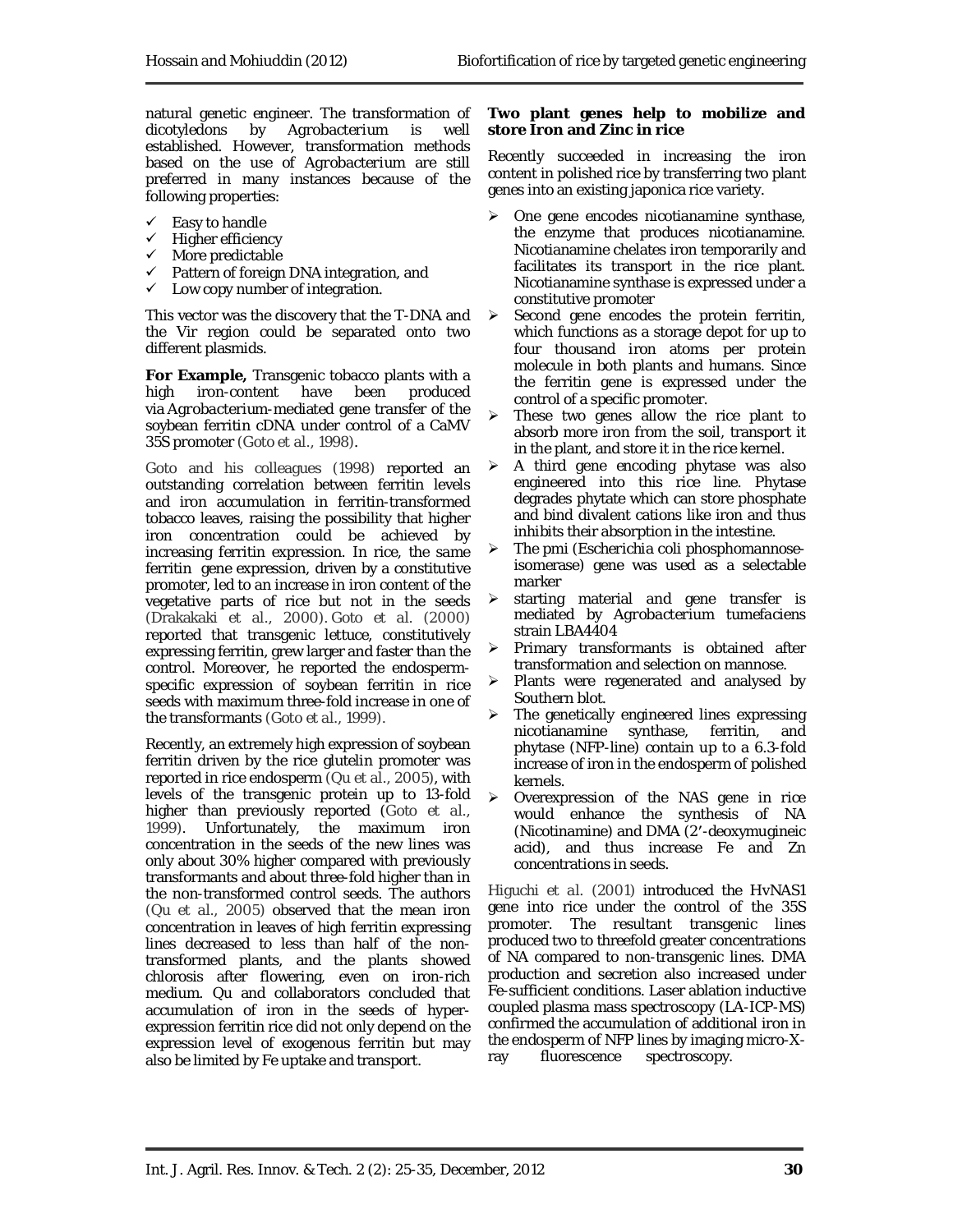



Fig. 2. Iron concentration in leaves (WT vs NEP line) Fig. 3. Iron concentration in endosperm

Note: Fig. 2. Concentration of iron in leaves of wild type (WT) and NEP rice as a function of external iron concentration (Johnathan Napier *et al.,* 2010)

Fig. 3. Concentration of iron in polished grains of wild type (WT), NAS, Ferritin, and NEP rice on 200 micro meteriron supplied in the medium (Johnathan Napier *et al*., 2010).



Fig. 4. Iron localization in endosperm grains-1 (Wild type vs NEP line)

Note: Fig 4. Element-sensitive mapping of iron concentration in a representative WT and NEP grain, acquired using micro-X-ray fluorescence spectrometry. The color indicates iron concentration. The low iron in NEP line representation the laser ablation track, which is out of focus and therefore iron concentration appears to be reduced along this line (arrowhead).

#### **Introducing β-carotene into the rice endosperm:** (Golden rice)

Introducing β-carotene into rice was developed about 20 years ago. Orange in color, it was genetically engineered to be rich in beta carotene, a nutrient that our body can easily converts its into Vitamin A. Scientists hoped that beta carotene containing rice would save lives and the eyesight of a quarter of a billion kids worldwide not getting enough vitamin A in their diets, children who typically live in less developed countries where ordinary rice is a dietary staple. The breakthrough of the so-called **'golden rice'** made apparent that it was possible to engineer not only single proteins but to redirect a complete pathway with several involved enzymatic functions with no apparent pleiotropic effect. German professors Ingo Potrykus and Peter Beyer invented the 'golden rice' by genetic engineering at Switzerland's Federal Institute of Technology for the poor in developing countries with public money.

Early critiques of this transgenic biofortification were disappointed that 'golden rice' contained only low amounts of β-carotene and that it was a Japonica variety, which is not eaten in the areas of the most spread provitamin A deficiency. Meanwhile, this provitamin A biofortification has been transformed also into Indica rice lines (Datta *et al.,* 2003), the varieties widely consumed in Asia. Indica varieties IR64 and MTL250 were obtained (Hoa *et al.,* 2003) avoiding the antibiotic selection system, using a positive selection strategy (Lucca *et al.,* 2001)*.* The polished indica rice seeds contained lower level of β-carotene compared with the previous Japonica rice variety (Ye *et al*., 2000)*.*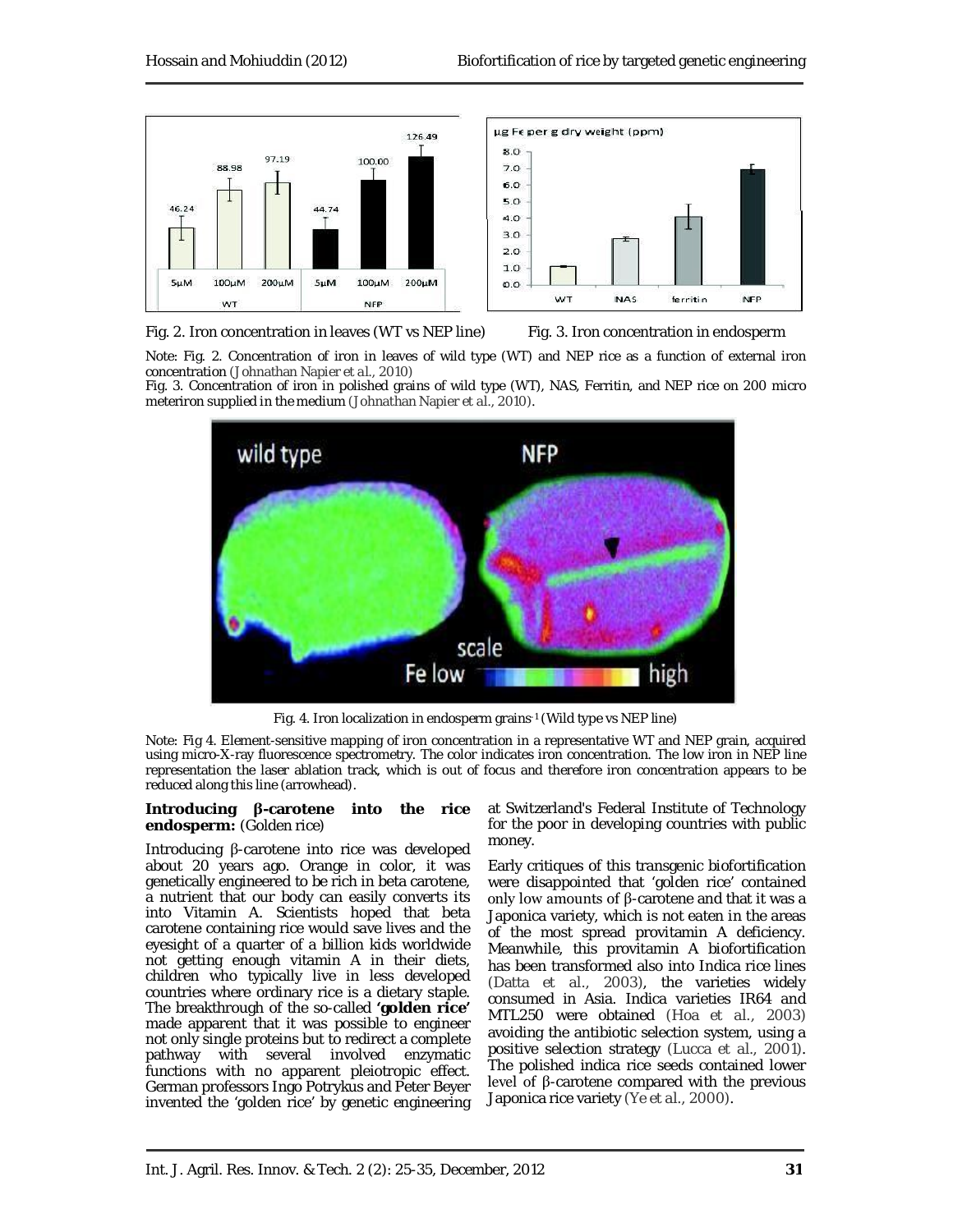#### **Gene source**

Golden rice (Vitamin A) is an example of a GM crop developed for its nutritional value. Golden rice contains PSY gene from daffodil and the CRTI gene from the bacterium *Erwinia uredovora*, both expressed only in the rice endosperm (Ye *et al.,* 2000)**.** Replacing PSY with genes from maize and rice increased the level of β-carotene by 23 times in Golden Rice (Paine *et al.*, 2005) which can be converted by the body into vitamin A. This can help alleviate symptoms of vitamin A deficiency.

Notwithstanding the fact that rice plants synthesise β-carotene in vegetative tissues, located only in the outer cell layers of its seeds but not in the grain, which, however, are removed before storage by polishing. Processed rice is therefore full free of provitamin A.

β-Carotene synthesis in the endosperm of rice grains requires phytoene synthase to produce the intermediate phytoene from geranylgeranyl diphosphate (GGPP). Synthesis of β-carotene from phytoene needs three more plant enzymatic steps: phytoene desaturase (PDS), ζ-carotene desaturase (ZDS) and lycopene β-cyclase. The *Erwinia uredovora* enzyme is able to perform the functions of both desaturases (for an overview of the pathway and the enzymes involved, (Burkhardt *et al*., 1997). A first step towards the production of β-carotene in staple crops has been reported in rice with the constitutive and endosperm-specific expression of a recombinant daffodil phytoene synthases cDNA (Burkhardt *et al*., 1997). The transgene driven by the constitutive promoter CaMV 35S produced a high infertility rate of the transgenic plants.





- > To obtain the complete provitamin A biosynthetic pathway only in rice endosperm, Ye *et al.* (2000) have introduced the genes encoding the three enzymes, necessary to synthesize β-carotene form GGPP, into Japonica rice variety. Phytoene synthase (PSY) gene from daffodil and the phytoene desaturase (CRTI) gene from the bacterium *Erwinia uredovora,* both expressed only in the rice endosperms.
- A systematic test with *psy* cDNAs from alternative plant sources particularly rich in carotenoids indicated that the best strategy was probably to use the phytoene synthase (*psy*) from maize (Paine *et al.,* 2005) instead of that from daffodil.
- The combination of this *psy* cDNA with the *Erwinia uredovora* carotene desaturase under the control of an endosperm-specific promoter produced transgenic rice seeds<br>with approximately 23-fold higher approximately 23-fold higher provitamin A content than the original Japonica golden rice variety.
- Transformation of tobacco (*Nicotiana tabacum*) BY2 cells and Arabidopsis (*Arabidopsis thaliana*) plants is performed using the binary vector pSToff containing CRTI under the control of the constitutive CaMV 35S promoter, and PSY under the control of Gt1 promoter and hpt marker gene.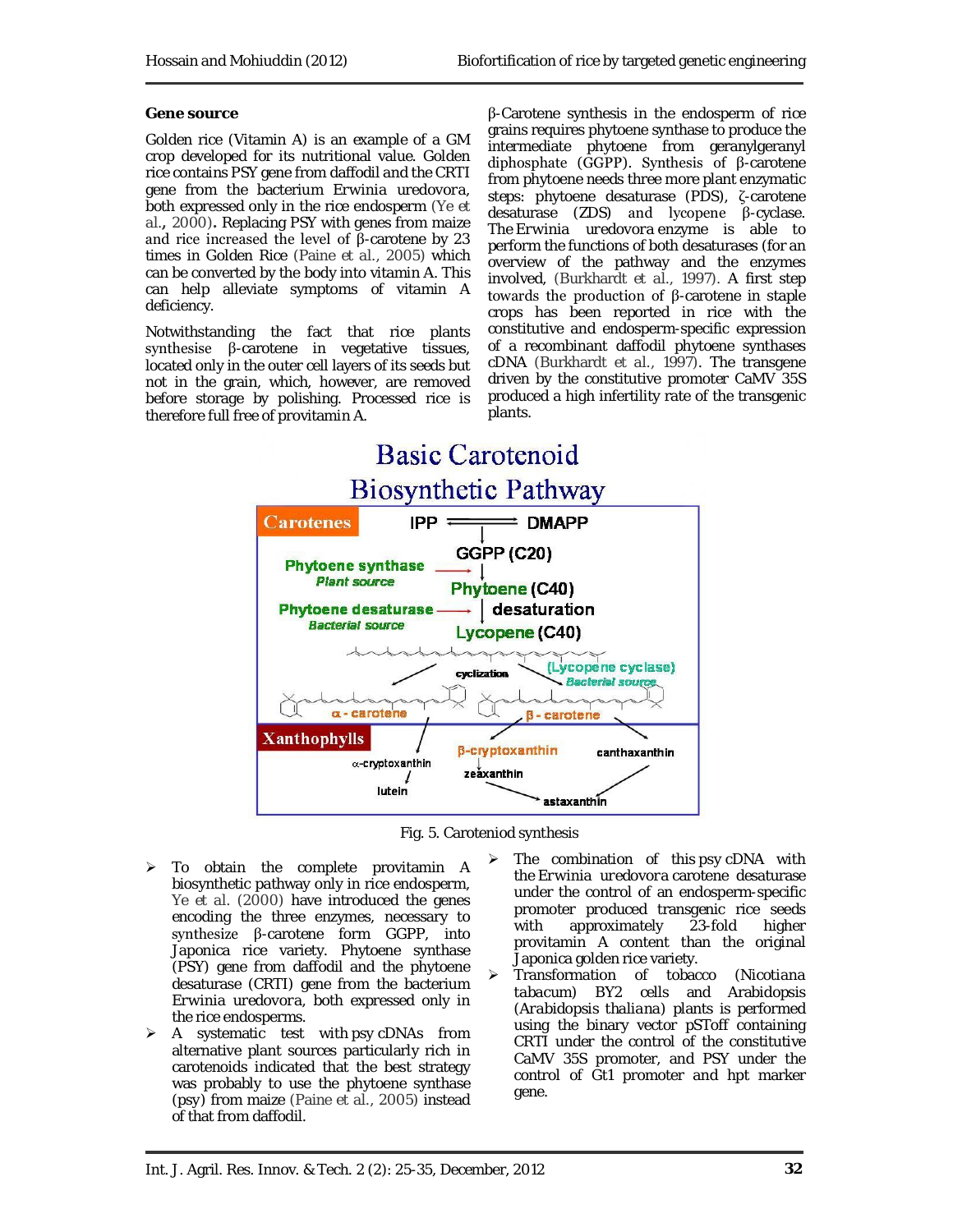- $\triangleright$  The resulting vector is then transformed into the *Agrobacterium tumefaciens* strain GV3101.
- After that this *Agrobacterium tumefaciens*  when infect the target rice plant its modified T-DNA is introduced into the rice genome, and the rice plant get the desire gene and to accumulate the β-carotene inside the rice endosperm.

This new development is an exciting advance, and a further support that golden rice could complement existing efforts to end blindness and other diseases caused by vitamin A deficiency. The golden rice obtained from these will allow extended human nutritional work for investigation on bioavailability and carotenoid stability in rice food preparation with various forms of processing, storage and cooking.



Fig. 6. β-carotene containing rice (yellow color) Vs normal rice (white color)

# **Conclusion**

Biotechnology can help to address many challenges in the developing world but the political issue is always facilities this work to weak all over the world. The real challenges to solve micronutrient malnutrition diseases in the developing countries as well as are reduction of poverty and diseases and the increase of infrastructure and education system. All these issues are important and should continue to be addressed, as they have been in the past. In developing countries, rice biofortification is increasingly recognized as an effective approach to improve the micronutrient status of large parts of the populations like India, Myanmar, and Indonesia etc. improving nutritional quality of rice grains through genetic modification in the rice genome. Therefore, even a small improvement in nutritional content of rice seeds can have a dramatic impact on human health especially to the rural poor.

So, the review suggested that genetic engineering can be used as a promising approach for the biofortification of important staple crops focus to rice to address micronutrient deficiencies and improve human health.

# **Future Prospect**

Bangladesh is an agriculture based developing country. It has a huge population, among them most of living under poverty and being suffered from basic nutrient in their diet.

Biofortification in rice is a relatively new field, while increasing essential micronutrients is our goal. Using this technique (genetic engineering) we would like to produce GM rice by introducing the folic acid biosynthesis gene into the rice plant. Folate is a β-group vitamin, also called folacin, critical for normal cellular function, insufficient intake causes megaloblastic anemia and there are strong linkages to cardiovascular diseases, various cancers and cognitive decline. It is also vital raw materials for red blood cell production in the blood and also has brain function.

Folic acid can be found in the leafy green vegetable, yeast, mushrooms, papaya etc. After over expressing two *Arabidopsis thaliana* genes of the pterin and para-aminobenzoate branches of the folate biosynthetic pathway from a single locus into the rice genome then, when the people eat the GM rice they will meet the sufficient folic acid that is crucial for the preventing the above diseases.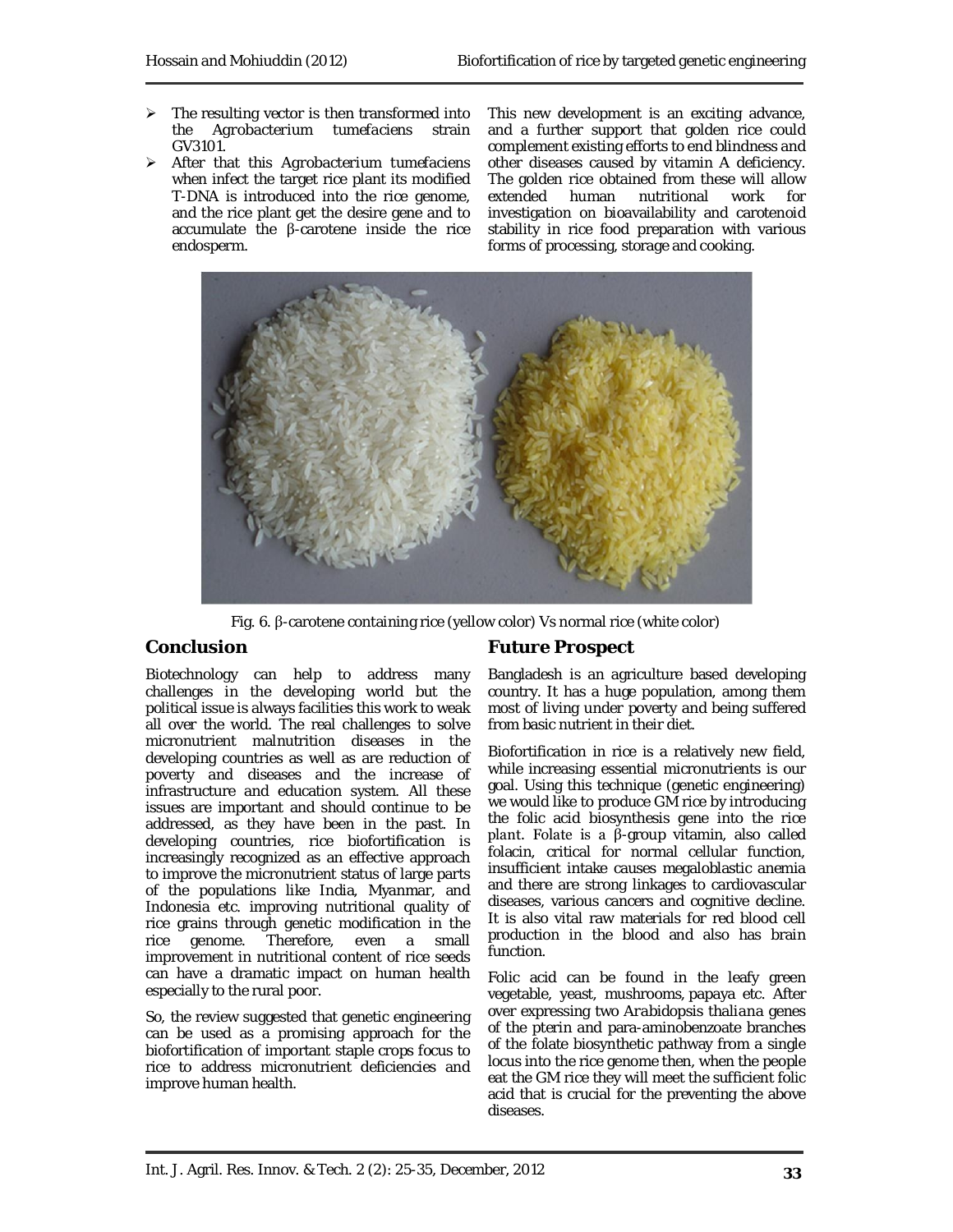If Bangladesh would approve folate enriched rice as in the future, several policy issues should be addressed, such as labeling, intellectual property rights and trade or price policy issues. Furthermore, the implementation of folate biofortification programs should initially reach its target group, women of childbearing age from poor, rural areas. Also the procedures to commercialize the rice and distribute the seeds (through farmers or other channels; voluntary or mandatory) should be clarified and supported. And even if the Bangladeshi policy would accept the production of biofortified staple crops, it should be taken into account that biofortification alone will only alleviate micronutrient malnutrition. A combination of interventions will be probably the most feasible and effective strategy to combat folate deficiency.

#### **Acknowledgements**

The authors express their sincere gratitude to Prof. Dr. Md. Shahidul Haque, Dept. of Biotechnology, Bangladesh Agricultural Univerity for their critically going through the manuscript. Special thanks due to Md. Abdul Khaleque, Israt Nadia, Tanusree Dey, Hriday Banik and Rifat Sultana for their valuable help in the preparation of the manuscript.

# **References**

- Anonymous. 2007. Global childhood malnutrition. *The Lancet.* 367: 1459.
- Anonymous. 2008. The Copenhagen Consensus 2008 - Results. The Copenhagen Consensus Center, 1-6. (http://www.copenhagenconsensus.com)
- Behrman, J., Alderman, H., and Hoddinott, J. 2004. *Hunger and malnutrition* (Copenhagen Consensus Challenge Paper). Copenhagen, Denmark: Author. Bishai, D., & Nilubola, R. 2002. The history of food fortification in the United States: Its relevance for current fortification efforts in developing countries. *Economic Development and Cultural Change*. 51 (1): 37-53.
- Black, R.E., Allen, L.H., Bhutta, Z.A., Caulfield, L.E., De Onis, M., Ezzati, M., Mathers, C. and Rivera, J. 2008. Maternal and child under nutrition: *global and regional exposure and health consequences*. *Lancet*. 371: 243–260.
- Burkhardt, P.K., Beyer, P., Wu¨nn, J., Kloeti, A., Armstrong, G.A., Schledz, M., V. Lintig, J, and Potrykus, I. 1997. Transgenic rice (*Oryza*  sativa) endosperm expressing daffodil<br>(Narcissus *pseudonarcissus*) phytoene (*Narcissus pseudonarcissus*) synthase accumulates phytoene, a key intermediate of provitamin A biosynthesis. *Plant Journal.* 11: 1071–1078.
- CIAT/IFPRI. 2002. (International Center for Tropical Agriculture/International Food

Policy Research Institute). Biofortified crops for improved human nutrition. *Program proposal.* PP. III

- Dallman, P.R.S.I., Imes, M.A. and Stekel, A. 1980. Iron deficiency in infancy and childhood. *American J. Clin. Nutr.* 33: 86– 118.
- Datta, K., Baisakh, N., Oliva, N., Torrizo, L., Abrigo, E., Tan, J., Rai, M., Rehana, S., Al-Babili, S., Beyer, P. Potrykus, I., Datta S.K. 2003. Bioengineered ''golden'' indica rice cultivars with b-carotene metabolism in the endosperm with hygromycin and mannose selection systems. *Plant Biotechnol J*. 1: 81– 90.
- De Steur, H., X. Gellynck, S. Storozhenko, G. Liqun, W. Lambert, D. Van Der Straeten, J. Viaene. 2010. Willingness-to-Accept and Purchase Genetically Modified Rice With High Folate Content in Shanxi Province, China. 54: 118-125.
- Drakakaki, G., Christou, P.and Stoger, E. 2000. Constitutive expression of soybean ferritin cDNA in transgenic wheat and rice results in increased iron levels in vegetative tissues but not in seeds. *Transgenic Res.* 9: 445– 452.
- FAO. 1997. Preventing micronutrient malnutrition: a guide to food-based approaches. Why policy makers should give priority to food-based strategies.
- Goto, F., Yoshihara, T. and Saiki, H. 1998. Iron accumulation in tobacco plants expressing soyabean ferritin gene. *Transgenic Res.* 7: 173–180.
- Goto, F., Yoshihara, T., Shigemoto, N., Toki, S. and Takaiwa, F. 1999. Iron fortification of rice seed by the soybean ferritin gene. *Nature Biotechnol.* 17: 282–286.
- Goto, F., Yoshihara, T. and Saiki, H. 2000. Iron accumulation and enhanced growth in transgenic lettuce plants expressing the iron-binding protein ferritin. *Theor. Appl. Genet.* 100: 658–664.
- Higuchi, K., Watanabe, S., Takahashi, M., Kawasaki, S., Nakanishi, H., Nishizawa, N.K., and Mori, S. 2001. Nicotianamine synthase gene expression differs in barley and rice under Fe-deficient conditions. *Plant J.* 25**:** 159–167.
- Hoa, T.T., Al-Babili, S., Schaub, P., Potrykus, I. and Beyer, P. 2003. Golden Indica and Japonica rice lines amenable to deregulation. *Plant Physiol.* 133: 161–169.
- http://www.indexmundi.com/bangladesh/popul ation\_below\_poverty\_line.html
- Johnathan Napier, Noemi Ruiz-Lopez, Tianbi Li, Richard Haslam and Olga Sayanova. 2010. The accumulation of novel omega-3 fatty acid in transgenic plants. ISB News Report. pp.1-3